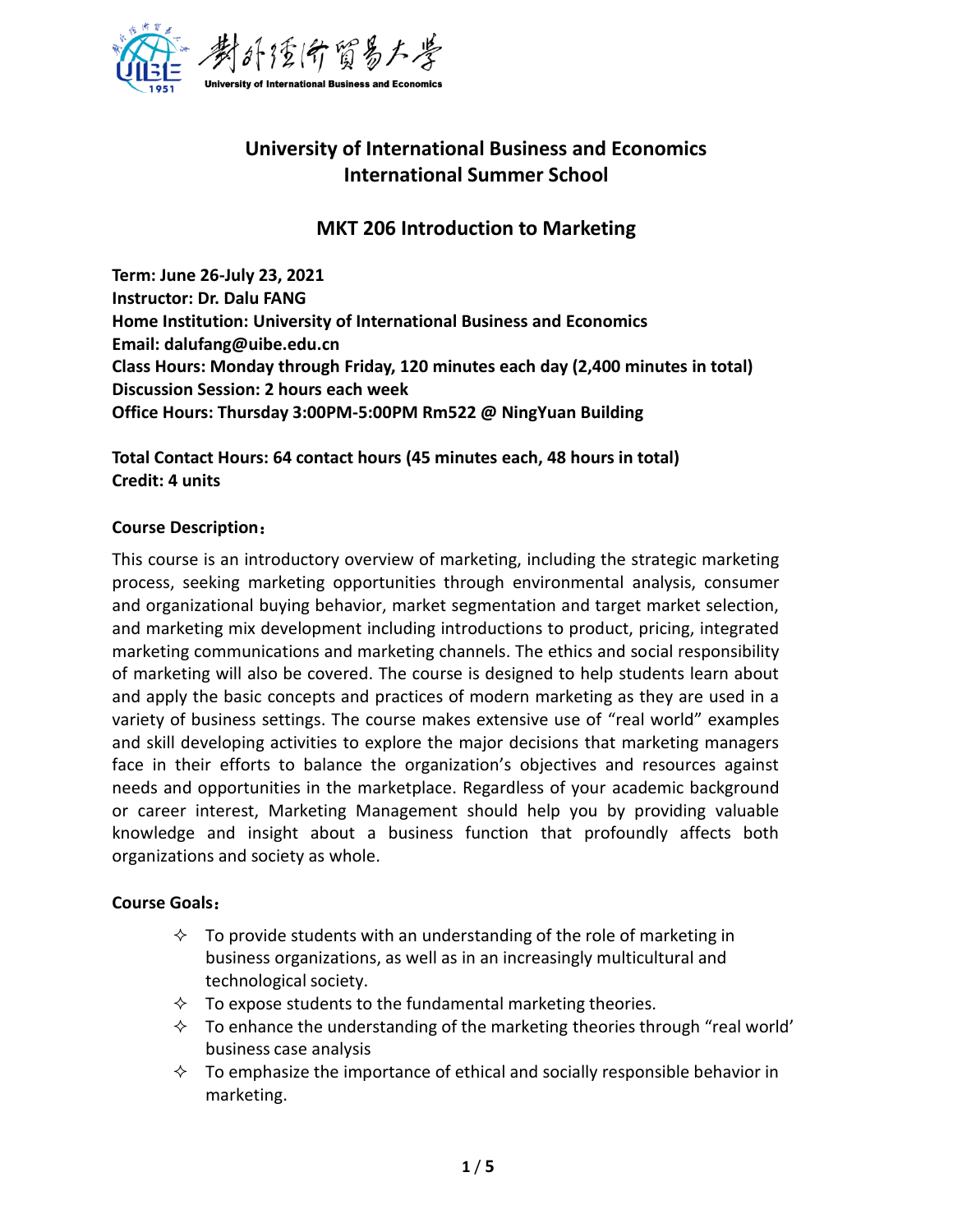

## **Course Structure**:

This course is organized to flow from the general to the specific. We begin with a general overview of marketing, the strategic marketing process and the marketing environment. We move to a review of consumer behavior and the consumer decisionmaking process, and then examine how organizations identify and select target markets. We next begin to focus on specific components of marketing strategy such as product and brand management, pricing techniques and strategies, retailing and wholesaling, advertising and public relations. We conclude with an exploration of global marketplace and sustainable marketing social responsibility and ethics.

#### **Required Textbook**:

- 1. P. Kotler and G.Armstrong, *Principles of Marketing*, 16th Edition, Pearson, 2016, ISBN-10: 0133795020, ISBN-13: 978-0133795028
- 2. Supplementary readings distributed in class, including journal articles and case studies.

#### **Course Evaluation**:

| A. Class participations                     | 10% |
|---------------------------------------------|-----|
| <b>B.</b> Tests                             | 45% |
| C. Groups Projects                          |     |
| 1. Case Analysis                            | 15% |
| 2. Marketing Plan                           |     |
| Plan Part I – Consumer and Market Profile   | 10% |
| Plan Part II - Marketing Strategy           | 10% |
| Plan Part III - Marketing Plan Presentation | 10% |

## **Description of Course Evaluation**:

#### **A. Class participation**

Excellent classroom discussion on the Marketing Spotlights or on any other component of the course, supported by adequate preparation, is an important component of the class participation grade. Class participation will be 10% of the final grades.

#### **B. Tests**

The 3 tests are inclusive from chapters of the textbook material, each test accounts for 15%, 45% in total.

#### **C. Group Projects**

Groups of 4-6 students will be formed at the beginning of the semester. The group-based projects will make up for 45% of students' final grades. The following two tasks will be assigned to the students and they will be graded as a group:

#### **1. Case Analysis**

Performance on Case Analysis will be 15% of the course grade. Each group can choose one case to present. All the group members are asked to present the analysis of the case. Requirements for Case Analysis will be given before the presentation.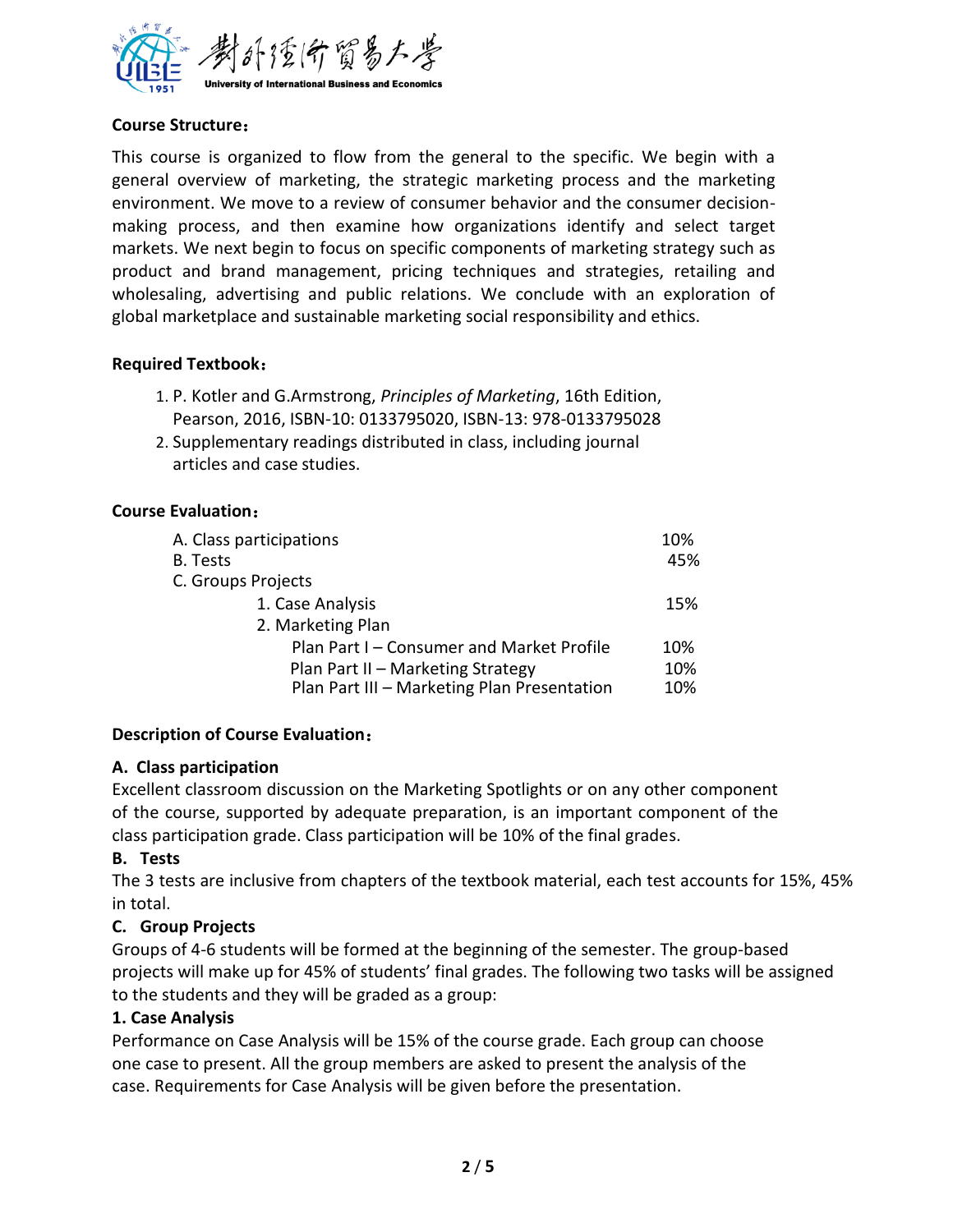

## **2. Marketing Plan (MP)**

Each group will be assigned a specific industry from which they will choose a product to build a Marketing Plan. Groups will submit their product idea on **July 7** for approval.

A short, one-page (typed) description is required at this date. In case students want to change the product idea after the submission deadline, they need approval from the instructor.

There are 3 parts to the Marketing Plan

#### **Part I: The Consumer and Market Profile**

For this part of the assignment, each group is required to provide an in-depth analysis of the consumer and the market within which the product will be sold.

#### **Part II: The Marketing Strategy**

This part of the Marketing Plan will use the 4P marketing mix strategy, including each group's financial calculations, export considerations, and implementation of the product plan. This strategy is specifically constructed for the target market the group describes in the Consumer and Market Profile part of the assignment.

#### **Part III: The Marketing Plan Presentation**

During the last 2 classes, each group will be assigned a time to present both parts of their Marketing Plan. Each group will have a maximum of 20 minutes to present, with 5 minutes for questions from the instructor and the class. Please note that all group members are asked to present the Marketing Plan.

In addition, all groups should submit the final PPT slides of their marketing plan presentation on the first day of presentation (**July 28**)

#### **Grading Scale**:

Assignments and examinations will be graded according to the following grade scale:

|    | 90-100 |    | $72 - 74$ |
|----|--------|----|-----------|
| А- | 85-89  |    | 68-71     |
| B+ | 82-84  | u- | 64-67     |
|    | 78-81  |    | 60-63     |
| В- | 75-77  |    | below 60  |

#### **General Expectations**:

 $\Diamond$  Class starts on time. It is in your best interest to be punctual. Late arrivals to class will not be admitted. Nor are you allowed to leave the class early**.**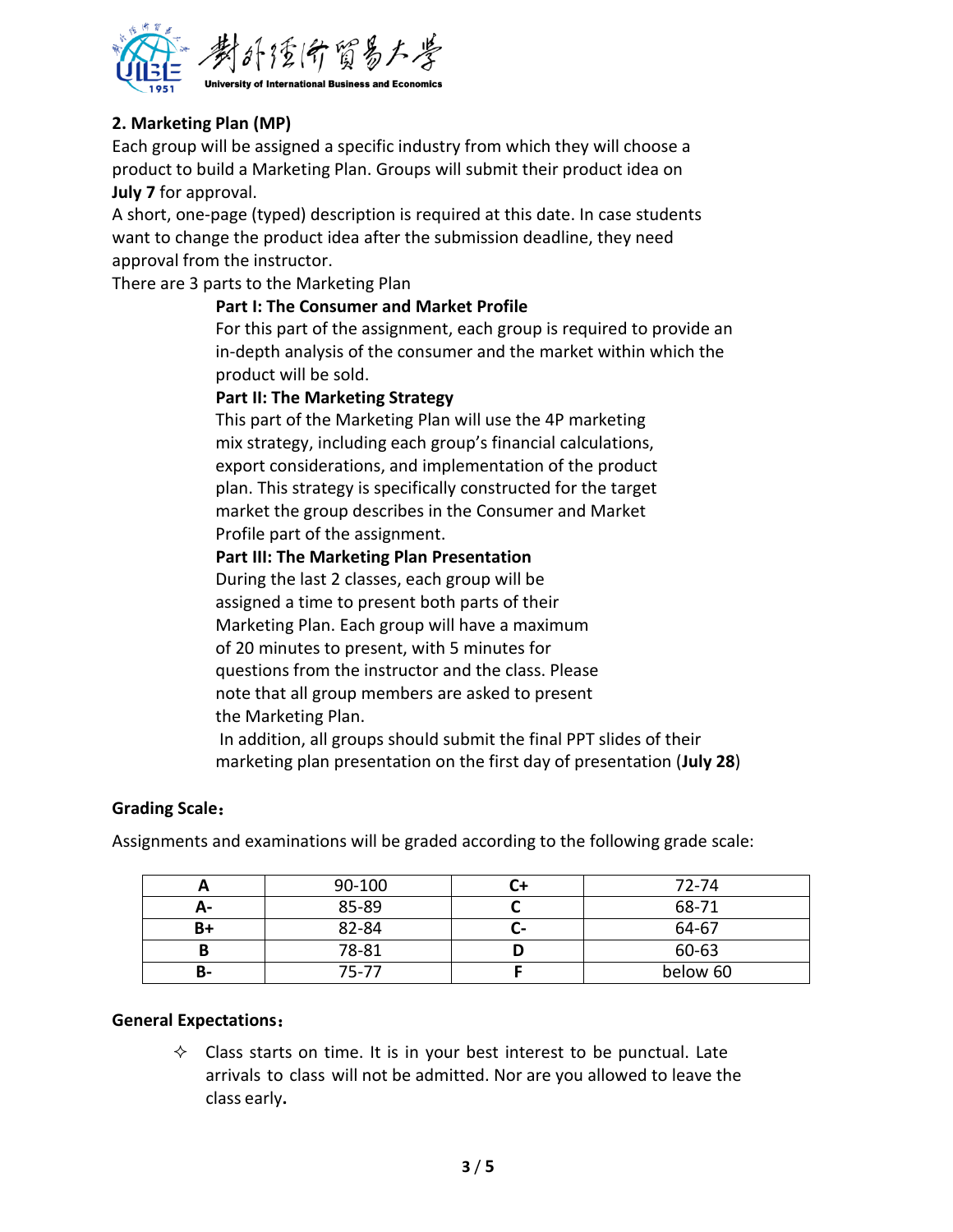

 $\Diamond$  Class attendance is required. Students may miss no more than 3 classes for the entire course. Only valid medical or family emergencies qualify as an absence, and documentation of the same must be presented to the professor no later than the next class meeting. Any missed class without authorized reason (such as a documented health problem) beyond the allowed 3 sessions will lead to the exclusion of the student from the class, and a failing grade.

## **Academic Integrity**:

Students are responsible for knowing policy regarding academic honesty.

The University of International Business and Economics expects students to be honest in their academic work. Academic dishonesty is viewed as a serious violation of university rules and such misconduct is not accepted by academic community. In particular, students must refrain from plagiarism, cheating and collusion in connection with examinations, submitting substantially the same piece of work to different classes and must fully acknowledge all the sources of ideas and all assistance received in work submitted to the instructor for evaluation. Violation of the rules of academic honesty may lead to suspension or disqualification of the student from further study at the University.

#### **Tentative Course Schedule:**

| Date            | <b>Topic</b>                                                  | <b>Notation</b>                     |  |
|-----------------|---------------------------------------------------------------|-------------------------------------|--|
| Day 1           | Kick-off session: Introduction to course                      | <b>Final Groups Set</b>             |  |
| [Mon, 28 June]  | <b>An Overview of Marketing</b>                               | Up                                  |  |
| Day 2           | <b>Marketing: Creating and Capturing Customer</b>             |                                     |  |
| [Tue,29 June]   | <b>Value</b>                                                  | <b>Chapter 1</b>                    |  |
| Day 3           | <b>Company and Marketing Strategy: Partnering</b>             |                                     |  |
| [Wed, 30 June]  | to Build Customer Engagement, Value, and                      | <b>Chapter 2</b>                    |  |
|                 | <b>Relationships</b>                                          |                                     |  |
| Day 4           | <b>Analyzing the Marketing Environment</b>                    |                                     |  |
| [Thurs, 1 July] | Case Analysis 1: Tesla Shanghai factory                       | <b>Chapter 3</b>                    |  |
| Day 5           | <b>Managing Marketing Information to Gain</b>                 | <b>Chapter 4</b>                    |  |
| [Fri, 2 July]   | <b>Customer Insights</b>                                      |                                     |  |
| Day 6           | <b>Discussion hours</b>                                       |                                     |  |
| [Sat, 3 July]   |                                                               |                                     |  |
| Day 7           |                                                               |                                     |  |
| [Mon, 5 July]   | Test 1 (Chapters 1-4)                                         |                                     |  |
| Day 8           |                                                               |                                     |  |
| [Tue, 6 July]   | <b>Consumer Markets and Consumer Buyer</b><br><b>Behavior</b> | <b>Chapter 5</b><br>Hand in MP Idea |  |
|                 |                                                               |                                     |  |

*Note: The following are approximate topics and dates. I reserve the right to make changes as necessary.*